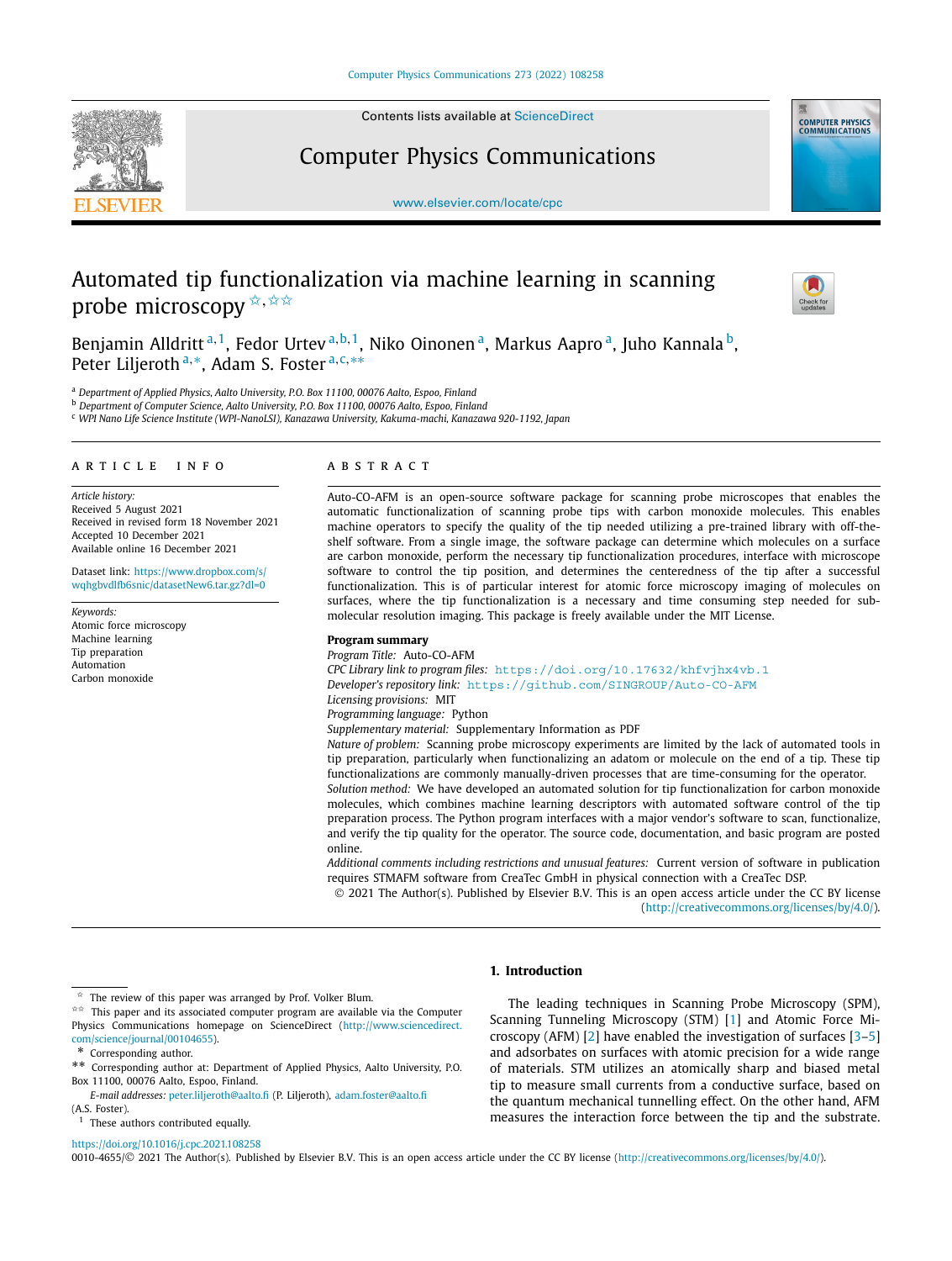<span id="page-1-0"></span>

Fig. 1. Schematic pipeline of the autonomous tip preparation procedure. The forward direction is from left to right: a bare metal tip picks up individual CO molecule from the Cu(111) substrate; a tip terminated with a CO molecule scans over the surface to get the STM image of CO molecules on the substrate; STM images are used as input to a convolutional neural network (CNN) which transforms individual images into a classification of the CO-tip centeredness; based on quality of the tip, a decision is made whether to clean it and repeat the functionalization procedure, or to follow next step of STM/AFM experiment preparation.

Using modern non-contact AFM approaches operating in the frequency modulation mode [\[6\]](#page-5-0) and with stiff cantilevers and small oscillation amplitudes  $[7-9]$  $[7-9]$  $[7-9]$  $[7-9]$ , it is possible to reach a regime where the tip-sample interaction is dominated by the chemical interactions between the last atom of the tip with the topmost substrate atoms. Finally, it is possible to integrate both STM and AFM modes in the same experimental setup using quartz tuning fork force sensors, which allows mapping the STM and AFM responses of the surface simultaneously. The spatial contrast of STM and AFM depends on the geometric structure and the chemical species at the end of the tip [\[10](#page-5-0)]. Developments in the capability of vertical atomic and molecular manipulation in SPM [\[11](#page-5-0)], means that it is possible to functionalize the end of the SPM tip with single atoms and molecules [[12](#page-5-0)–[19\]](#page-5-0). In particular, by terminating the end of the metal tip with a carbon monoxide  $(CO)$  molecule  $[13]$ , it is possible to reproducibly image organic molecules with sub-molecular resolution [[14,20](#page-5-0)] in the AFM mode. However, despite the welldefined process for functionalizing a CO molecule onto a metal tip, the process is not guaranteed to produce the required tip for experimental imaging in terms of the required tip stability, symmetry and the lack of spurious features in the resulting images.

There has been significant recent interest in automated methods for preparing and analyzing tip quality for the operator [[21](#page-5-0)– [39\]](#page-5-0). These advances have helped move the field of SPM forward by reducing the time and resources spent on the preparation of metallic tips. Of these different methods, only a few have focused on a truly automated approach to tip conditioning and all have been focused only on STM tip preparation.

In this work, we build upon earlier ideas in automated STM tip preparation to automatically prepare functionalized CO tips. This is made possible through the application of a convolutional neural network (CNN) model [\[40\]](#page-5-0) to identify the quality of CO functionalization, in conjunction with automated processes with experimental hardware to prepare a functionalized CO tip. To identify tip quality we take advantage of the fact that a CO molecule adsorbed on a Cu(111) surface can be utilized to image the tip apex, which is also the basis of the widely used carbon-monoxide front atom identification (COFI) method [\[41–43\]](#page-5-0). We perform STM imaging with a CO-functionalized tip apex, which gives characteristic sombrero-shaped images of the surface adsorbed CO [\[13\]](#page-5-0) (see Fig. 1). The symmetry of these images allows determination of the configuration of the tip-adsorbed CO molecule and also distinguishes CO from other adsorbates on the substrate. Auto-CO-AFM provides a working model to identify CO molecules from a variety of other impurities, control the hardware to perform spectroscopy on a particular CO molecule, and then confirm that the tip has been functionalized and the quality of the functionalization.

This paper is organized as follows. In Section 2, we present the experimental methodology and in Section 3 the computational approach. In Section [4,](#page-2-0) we introduce an example of functionalizing a metal tip with a carbon monoxide molecule on a Cu(111) surface. In Section [5,](#page-3-0) we introduce a general overview of the software. In Section [6](#page-4-0), we introduce the installation and basic usage.

#### **2. Experimental setup**

All experiments were performed with a Createc LT-STM/AFM with a commercial qPlus sensor with a Pt/Ir tip, operating at approximately *T* = 5 K in UHV at a pressure of  $1 \times 10^{-10}$  mbar. Tips were sharpened initially by electrochemical etching, then with focused ion beam [\[44](#page-5-0)] to ∼ 20 nm. *In situ* tip conditioning was performed with multiple, controlled indentations into the metallic surface and applying bias pulses up to 2 V until the tip was sufficiently coated in Cu to observe single atom resolution. A polished Cu(111) single-crystal (MaTeck/Germany) was prepared by repeated Ne+ sputtering (0.75 keV, 15 mA, 20 min) and annealing (850-900 K, 5 min) cycles. Surface cleanliness was evaluated for impurities and terrace size using scanning tunneling microscopy (STM). Sample temperatures during annealing were measured with a pyrometer (SensorTherm Metis MI16).

CO was deposited onto the surface via a leak-valve connected to the microscope chamber. The shutter door was open for 10 s while CO gas was leaked into the chamber at a pressure of  $1 \times 10^{-6}$ mbar. During this time, the estimated sample temperature was *<* 30 K. After deposition, the system was cooled to approximately  $T = 5$  K and CO coverage was verified via STM. During the experiments, the tip apex was functionalized with a CO molecule [\[13\]](#page-5-0) and checked first by an operator, then later by the automated protocols described in this paper. The STM images were recorded in constant-current mode at multiple setpoint current and bias values.

#### **3. Machine learning architecture**

We consider a binary classification problem of assessing the quality of a CO functionalized tip to be good or bad. Input data is spatially ordered due to pixels' relations in STM images. This makes it reasonable to consider a CNN approach for classification. The model is implemented with the Tensorflow [\[45](#page-5-0)] machine learning package in Python. Our implementation of the model and the trained weights can be found at our Github page [\[46](#page-5-0)].

We present here an artificial neural network (ANN) architecture which includes a CNN based encoder and a binary classifier (see (Table [1\)](#page-2-0)). The encoder part of the network has two convolutions blocks, each with two 2D convolutional layers ('2D Conv' on Fig. 1). The first block is followed by the Average Pooling layer that reduces the size of activation maps by a factor of 2 in  $(x, y)$ dimensions. The amount of channels remains unchanged. Then we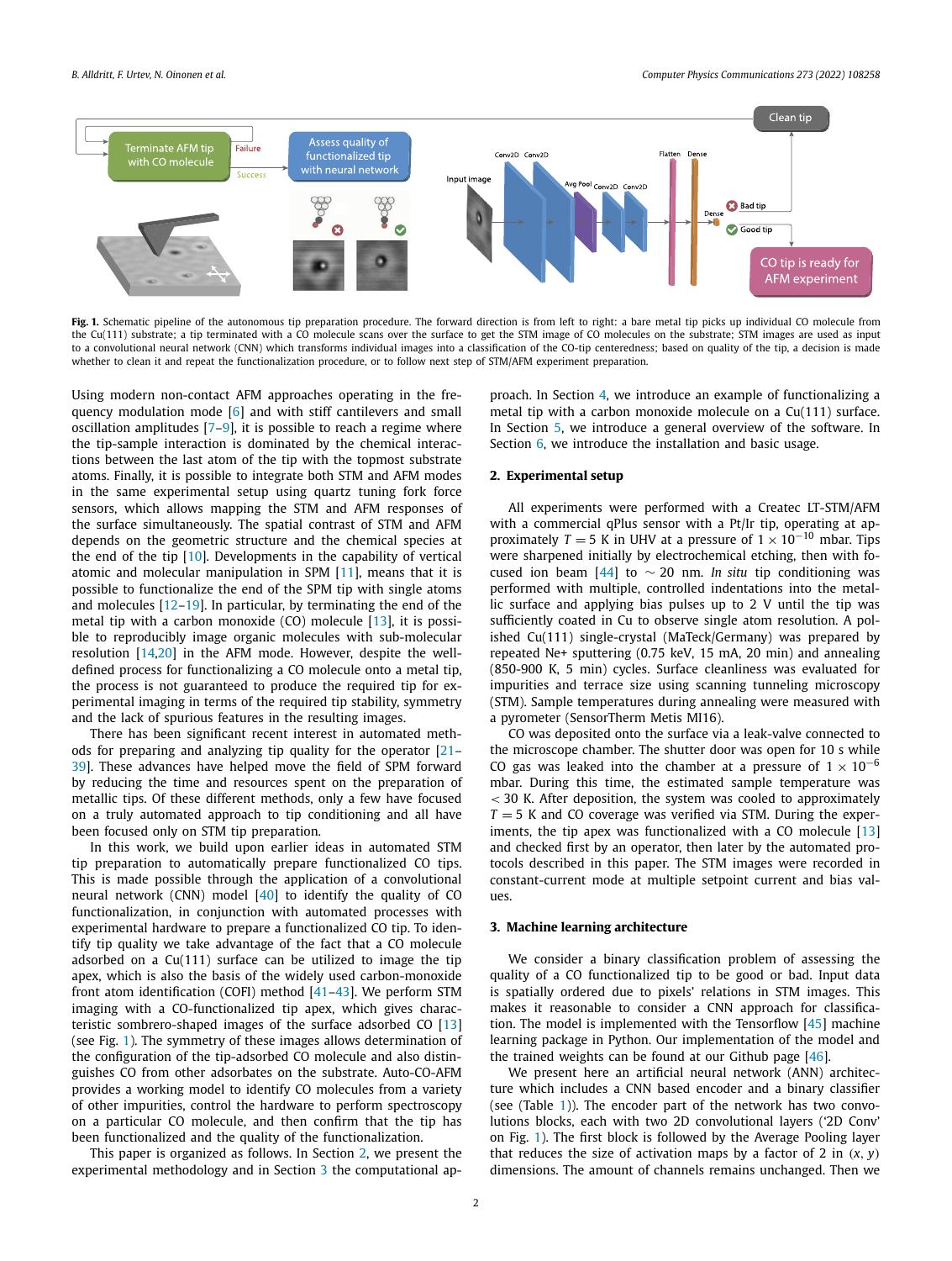#### <span id="page-2-0"></span>**Table 1**

Model architecture. Amount of trainable parameters: 2157.

| Layer type | Output dimension        | Kernel size  | Stride | Parameters |
|------------|-------------------------|--------------|--------|------------|
| Input      | $16 \times 16 \times 1$ |              |        |            |
| 2D Conv    | $14 \times 14 \times 4$ | $3 \times 3$ | (1, 1) | 40         |
| 2D Conv    | $12 \times 12 \times 4$ | $3 \times 3$ | (1, 1) | 148        |
| Avg Pool   | $6 \times 6 \times 4$   | $2 \times 2$ | (2, 2) |            |
| Dropout    | $6 \times 6 \times 4$   |              |        |            |
| 2D Conv    | $4 \times 4 \times 8$   | $3 \times 3$ | (1, 1) | 296        |
| 2D Conv    | $2 \times 2 \times 8$   | $3 \times 3$ | (1, 1) | 584        |
| Dropout    | $2 \times 2 \times 8$   |              |        |            |
| Flatten    | 32                      |              |        |            |
| Dense      | 32                      |              |        | 1056       |
| Dense      |                         |              |        | 33         |

apply a Dropout layer which randomly vanishes input values with an adjustable rate. A Dropout (0*.*25) is applied after each of two convolutional blocks (basically randomly vanishing 1/4 of inputs). The number of output channels of '2D Conv' layers is 4 in the first block, and it doubles to 8 in the second block. The main idea of using two similar sets of convolutional layers is that they process input images with a different level of complexity. The filter size for 2D convolution layers is  $3 \times 3$  and stride equals 1. There is no padding before the convolutional layers. The pooling layer has kernel size  $2 \times 2$  with the same stride, which makes it a nonoverlapping operation.

In the classifier head, which follows the encoder, the spatially structured convolutional layers are flattened into fully connected layers. The classification is performed with two dense (fullyconnected) layers ('Dense' on Fig. [1](#page-1-0)) with sizes 32 and 1. Output from last layer then yields us a prediction of tip quality measured in a range from 0 (Bad CO tip) to 1 (Good CO tip).

Activation functions follow each layer of the CNN to introduce non-linearity in the process of collecting features. The Rectified Linear Unit (ReLU) activation function was applied for all layers except the last one:

$$
ReLU(z) = max(0, z),
$$
\n(1)

which basically cuts the negative part of activation from convolution layer leaving unchanged positive values.

The last layer uses the Sigmoid activation function:

$$
S(z) = \frac{1}{1 + e^{-z}},\tag{2}
$$

which fits output values into a [0,1] range for assessment of the CO tip's quality.

This type of architecture allows the effective feature extraction with a minimal number of trainable parameters.

#### *3.1. Loss function*

For a binary classification problem the standard loss function is a binary cross entropy:

$$
Loss = - (y \log(p) + (1 - y) \log(1 - p)),
$$
\n(3)

where *y* – true values, and *p* – predictions of a model. We choose the Adaptive Moment Estimation (Adam) [\[47\]](#page-5-0) as optimizer for the gradient descent. We set the learning rate to 0.001 and the decay to 10<sup>−</sup>5, otherwise we use the default parameters as defined in Keras [\[48\]](#page-5-0).

#### *3.2. Training data*

The challenge of assessing tip quality is a binary classification problem. Human-labeled experimental STM data was used to train

the CNN classifier. Our database contains 21 and 45 images with multiple bad and good samples correspondingly. Each STM image includes several CO molecules which are tilted based on the tip functionalization orientation. To ensure a direct comparison, a SURF algorithm was applied to split and rescale each CO molecule to  $16 \times 16$  pixels. The total dataset consists of 346 samples of CO molecules with approximately an 80/20 train/test split ratio. Individual images of CO-terminated tips have strong correlation to other images cropped from the same experimental STM image, since the orientation of the functionalized CO remains the same. In order to ensure that the test set is uncorrelated with the training set, the sets should be split by source STM images. Augmentation was applied for training data (flips, rotations) and regularization during training process (Dropouts) [\[49](#page-5-0)] in order to expand beyond the limited amount of available experimental data.

## **4. Results**

To visualize the performance of CNN classifier we plotted its results on a test set with experimental AFM data sorted by most and least accurate predictions in Fig. [3](#page-3-0). We can conclude that with the default settings of threshold  $= 0.5$  for splitting into positive and negative classes, very good results are obtained.

#### *4.1. Accuracy metrics*

A more accurate picture of results is presented in a confusion matrix (see in the left at Fig. [4\)](#page-3-0). A confusion matrix describes the performance of a classification model on a test data set. It has four cells which count the following events: true negative prediction (TN), false positive (FP), false negative (FN) and true positive (TP). It allows easy identification of mislabeling between classes. We consider here positive and negative events correspond to good or bad CO tips detected. Most performance measures are computed from the confusion matrix components:

*Accuracy* (ACC) is given by the relation:

$$
ACC = \frac{TP + TN}{TP + TN + FP + FN}
$$
\n(4)

and reflects the rate of correctly classified CO tips.

*Sensitivity, Recall* or True Positive Rate (TPR) is the ratio of correctly predicted good tip examples divided by true number of good CO tips. High Recall indicates the class is correctly recognized (small number of FN). Recall is given by the relation:

$$
Recall = \frac{TP}{TP + FN}
$$
 (5)

Value of *precision* is the number of correctly classified good CO tip samples divided by the total number of tips predicted as good. A high Precision indicates that samples labeled as good are indeed good (small number of FP). Precision is given by the relation:

$$
Precision = \frac{TP}{TP + FP}
$$
 (6)

An *F-score* combines Precision and Recall by use of an Harmonic Mean in place of an Arithmetic Mean, punishing extreme values more. The F-score will always be nearer to the smaller value of Precision or Recall.

$$
F\text{-score} = \frac{2 \cdot \text{Recall} \cdot \text{Precision}}{\text{Recall} + \text{Precision}} \tag{7}
$$

*Fall-out* or False Positive Rate (FPR) is the probability of a bad CO tip being predicted as a good one:

$$
FPR = \frac{FP}{FP + TN}
$$
 (8)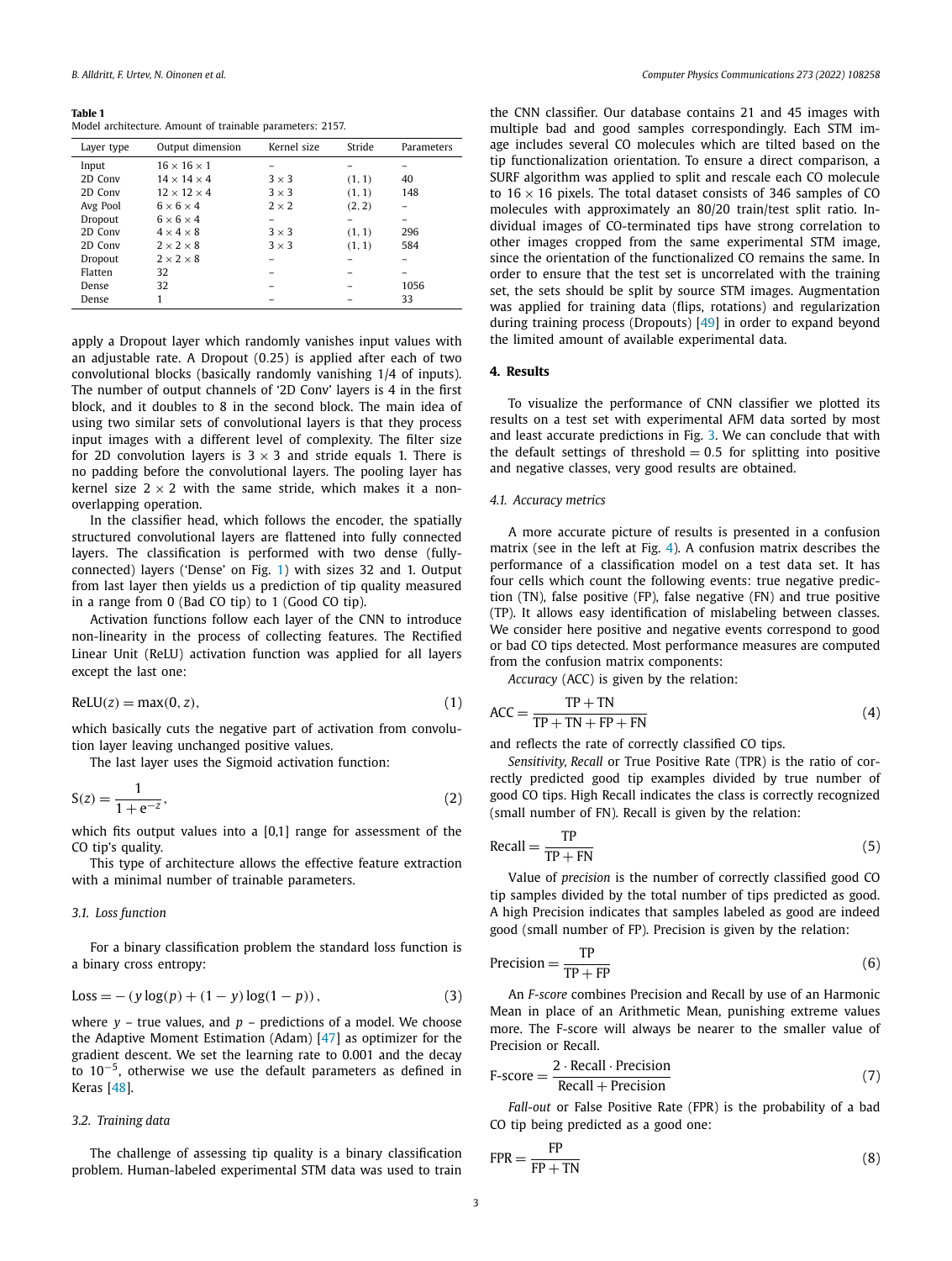<span id="page-3-0"></span>*B. Alldritt, F. Urtev, N. Oinonen et al. Computer Physics Communications 273 (2022) 108258*



**Fig. 2.** Formation of the training database with CO-functionalized tips. *Left* Example experimental image with identified surface COs highlighted. *Right* Examples from the training dataset. *Top-right* Random 20 bad CO-functionalized tips on Cu(111) substrate at similar tip-sample distances from our training database are shown. The CO tips are not centered or contain significant measurement artifacts. *Bottom-right* Random 20 good CO-functionalized tips on Cu(111) substrate at similar tip-sample distances from our training database are shown. CO tips are centered, which meets the target tip state.



Fig. 3. An illustration of a trained CNN classifier performance on STM images of individual CO molecules from the test set. Samples are sorted by the accuracy of the predicted class: with the best predictions (on the left) and the worst predictions (on the right) for the both classes. Bad CO tip examples are on the top row and the good CO tips are on the bottom.



**Fig. 4.** A summary of prediction results of CO tips classifier: a confusion matrix at 0.9 confidence level, numerical metrics of success and a ROC curve. In the confusion matrix, the number of correct and incorrect predictions are summarized with count values and broken down by each class: true negative prediction (TN), false positive (FP), false negative (FN) and true positive (TP). (For interpretation of the colors in the figure(s), the reader is referred to the web version of this article.)

In the goal of automatizing the assessment of CO tip quality, we care mostly about reducing the false positive rate (FPR) and suffer less from false negative cases. In other words, we want to find a balance between TPR and FPR which are directly affected by setting of discrimination threshold (initially is 0.5) to split probability between two classes. A receiver operating characteristic curve, or ROC curve, is created by plotting the true positive rate (TPR) against the false positive rate (FPR) at various threshold settings (see in the right of Fig. 4). The area under the curve  $(AUC = 0.993)$ indicates the quality of the classification model in comparison to a random guess model, along the diagonal with  $AUC = 0.5$ , and best model with  $AUC = 1.0$ . On this plot, reducing of the threshold parameter initially increases TPR very quickly at a low FPR (that is a good thing), and later as the FPR increases, the TPR remains constant. The optimal threshold can be always adjusted later, but

for the pretrained model on the current test data set the value of threshold = 0*.*9 looks to be a reasonable choice. Overall, all accuracy metrics demonstrate reliable results for the proposed CO tip quality classifier.

# **5. Software overview**

We utilize machine learning to automate tip functionalization for CO-terminated tips on a Cu(111) surface. It is based on a CNN pipeline Fig. [1](#page-1-0), which is trained to recognize and assess the centeredness of a CO-terminated tip. By averaging the prediction values of the visible CO molecules on a Cu(111) substrate, it is possible to determine the CO functionalization quality. This process is repeated until a target CO tip is found.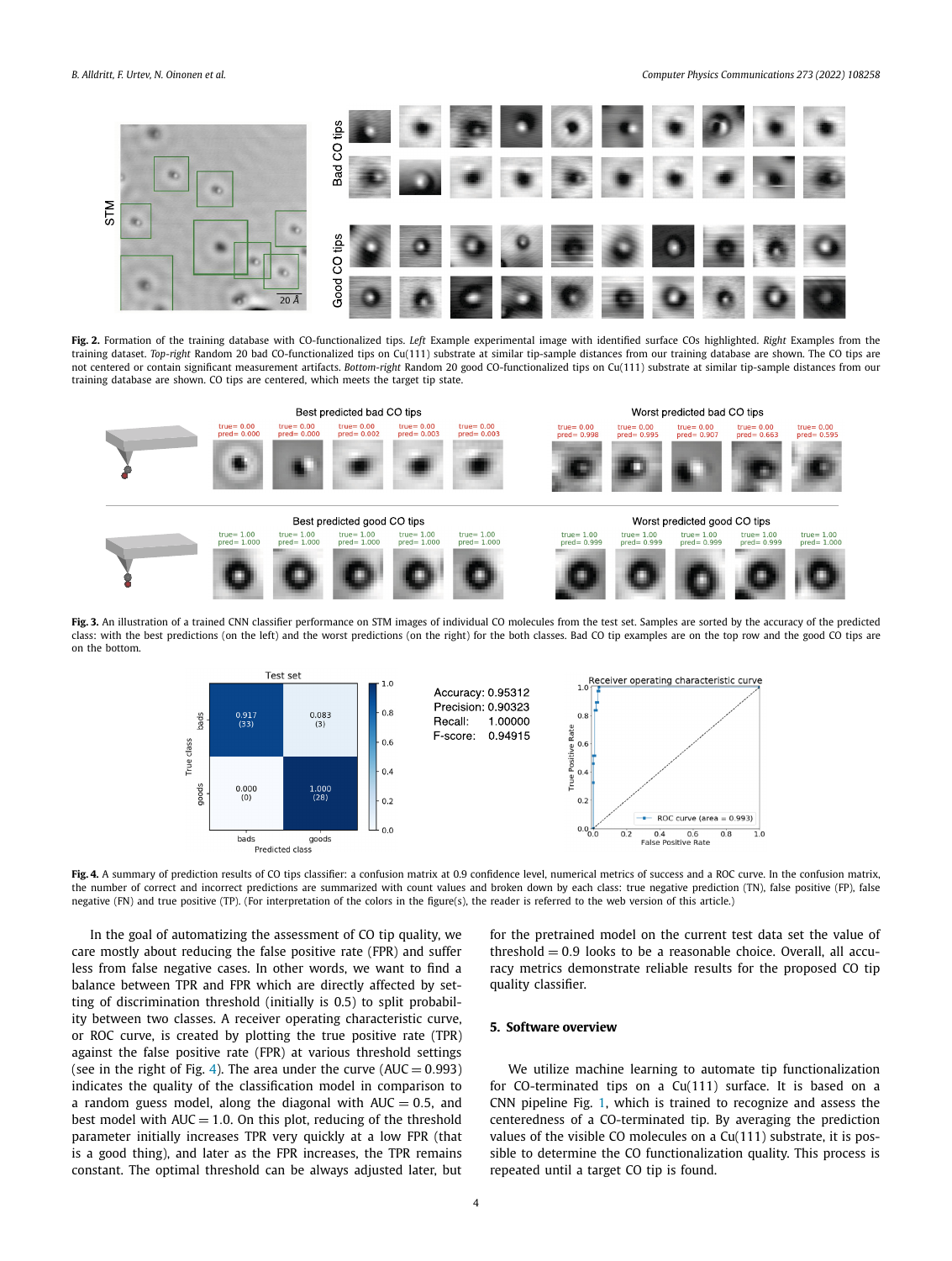- <span id="page-4-0"></span>1. The user prepares a metallic tip to single atom resolution.
- 2. Utilizing a Speeded Up Robust Features (SURF) algorithm [[50\]](#page-5-0), the software identifies the target CO molecule, then performs vertical spectroscopy over the center of the CO with the following parameters: 2.6 V at an initial set-point of 0.1 V and 100 pA.
- 3. Rescanning the same area confirms the success or failure of tip functionalization. After multiple tip functionalization failures, the software will attempt a tip cleaning with user defined parameters at a location away from the target area. If multiple failures are still detected, the system will return control back to the user.
- 4. In case of successful tip termination, the CO centeredness is determined. To achieve high resolution and details in AFM experiment, the CO molecule should terminate the tip as close as possible to orthogonal to Cu(111) surface. After the tip termination procedure the tip CO molecule is obviously no longer visible and the quality of CO-functionalized tip is assessed by imaging of other CO molecules on a Cu(111) surface.
- 5. A local features detector algorithm is utilized to grab individual images for each distinguishable CO molecule on a Cu(111) surface (see in the left of Fig. [2\)](#page-3-0). SURF is again used to automatically split STM images into individual images of CO molecules. A random subset of such individual tip's images demonstrate broken symmetry for bad CO tips and high centeredness for good CO tips (see in the right of Fig. [2\)](#page-3-0).
- 6. At the last stage of automated process for preparing a highquality tip for an AFM experiment we implement a trained classifier based on artificial neural networks. The trained model outputs a probability value which measures CO tip centeredness (with a range from  $0 -$  for bad CO tips to  $1 -$  for good CO tips). *Bad* CO tips are not centered or contain significant measurement artifacts (see the top-right of Fig. [2](#page-3-0)). *Good* CO tips are centered, which meets the target tip state (see the bottom-right of Fig. [2\)](#page-3-0). Averaging of prediction values achieved for visible CO molecules on a Cu(111) substrate provides a metric for the CO functionalized tip quality. A CNN model was trained to accomplish this task, using a human-labeled dataset of experimental STM images with CO molecules for training.

#### **6. Software installation and usage**

The Auto-CO-AFM software package is fully open source, released on Github under the MIT License, [https://github.com/](https://github.com/SINGROUP/Auto-CO-AFM/blob/main/LICENSE) [SINGROUP/Auto-CO-AFM/blob/main/LICENSE,](https://github.com/SINGROUP/Auto-CO-AFM/blob/main/LICENSE) and it can be downloaded directly from the public code archive: [https://github.com/](https://github.com/SINGROUP/Auto-CO-AFM) [SINGROUP/Auto-CO-AFM](https://github.com/SINGROUP/Auto-CO-AFM).

To run the Auto-CO software with CreaTec STM integration, it is necessary to install Anaconda on Windows along with the CreaTec STMAFM software (or use a virtual environment to run the CreaTec software in another OS), in addition to the CreaTec STMAFM COM Automation Server. In Anaconda, create the required Python environment with:

\$ conda **env** create −f environment . yml

This will create a conda enviroment named tf-gpu with the all the required packages. It also has a suitable version of the CUDA toolkit and cuDNN already installed. Activate the environment with:

\$ conda activate py3-tf12

To create the datasets and train the models, run a Jupyter notebook in the repository folder, open the [train\\_TF.ipynb](https://github.com/SINGROUP/Auto-CO-AFM/blob/main/train_TF.ipynb) notebook, and follow the instructions therein. The folder [pretrained\\_weights](https://github.com/SINGROUP/Auto-CO-AFM/tree/main/pretrained_weights) holds the weights for pretrained model. To predict quality of CO tips on some set of images, open the [predict\\_TF.ipynb](https://github.com/SINGROUP/Auto-CO-AFM/blob/main/predict_TF.ipynb) notebook, and follow the instructions therein. To run an automated CO pickup, open [auto-co.ipynb](https://github.com/SINGROUP/Auto-CO-AFM/blob/main/auto-co.ipynb) and follow the instructions.

# **7. Conclusions**

In conclusion, we have introduced an efficient automated tip functionalization method which is capable of determining the tip functionalization quality for SPM experiments and can perform tip conditioning until the target tip functionalization is found. This method is based on a CNN that continually evaluates the tip state by reviewing over images for changes in the tip condition. This was tested by training a system on images of centered and noncentered CO tips on a Cu(111) substrate. For experiments requiring functionalized tips, the increased efficiency in preparation translates directly into additional experimental measurement time. This method requires no additional hardware to implement, allowing for its application in existing SPM laboratories. The combination of existing, open-source libraries and a small dataset would enable any size of lab to effectively utilize this method. For future developments, we would anticipate that this method would work on a variety of different substrates and tip types, leading to a wider variety of tip functionalizations compared to the widely-used standard of CO tips.

# **Credit author statement**

**Benjamin Alldritt**: Conceptualization, Methodology, Software, Data curation, Validation, Visualization, Writing-Original draft preparation. **Fedor Urtev**: Methodology, Software, Data curation, Visualization, Writing-Original draft preparation. **Niko Oinonen**: Software. **Markus Aapro**: Conceptualization, Validation. **Juho Kannala**: Conceptualization, Supervision. **Peter Liljeroth**: Conceptualization, Supervision, Visualization, Writing-Reviewing and Editing. **Adam S. Foster**: Conceptualization, Supervision, Writing-Original draft preparation, Writing-Reviewing and Editing.

# **Declaration of competing interest**

The authors declare that they have no known competing financial interests or personal relationships that could have appeared to influence the work reported in this paper.

#### **Code availability**

The source code and the trained weights for the model in TensorFlow available at: [https://github.com/SINGROUP/Auto-CO-AFM.](https://github.com/SINGROUP/Auto-CO-AFM)

#### **Data availability**

Our dataset for classification is available at [https://www.](https://www.dropbox.com/s/wqhgbvdlfb6snic/datasetNew6.tar.gz?dl=0) [dropbox.com/s/wqhgbvdlfb6snic/datasetNew6.tar.gz?dl=0.](https://www.dropbox.com/s/wqhgbvdlfb6snic/datasetNew6.tar.gz?dl=0)

#### **Acknowledgements**

Computing resources from the Aalto Science-IT project and CSC, Helsinki are gratefully acknowledged. This research made use of the Aalto Nanomicroscopy Center (Aalto NMC) facilities and was supported by the European Research Council (ERC 2017 AdG no. 788185 "Artificial Designer Materials"), and the Academy of Finland (Projects no. 311012, 314862, 314882, Centres of Excellence Program project no. 284621, and Academy professor funding no. 318995 and 320555). ASF has been supported by the World Premier International Research Center Initiative (WPI), MEXT, Japan.